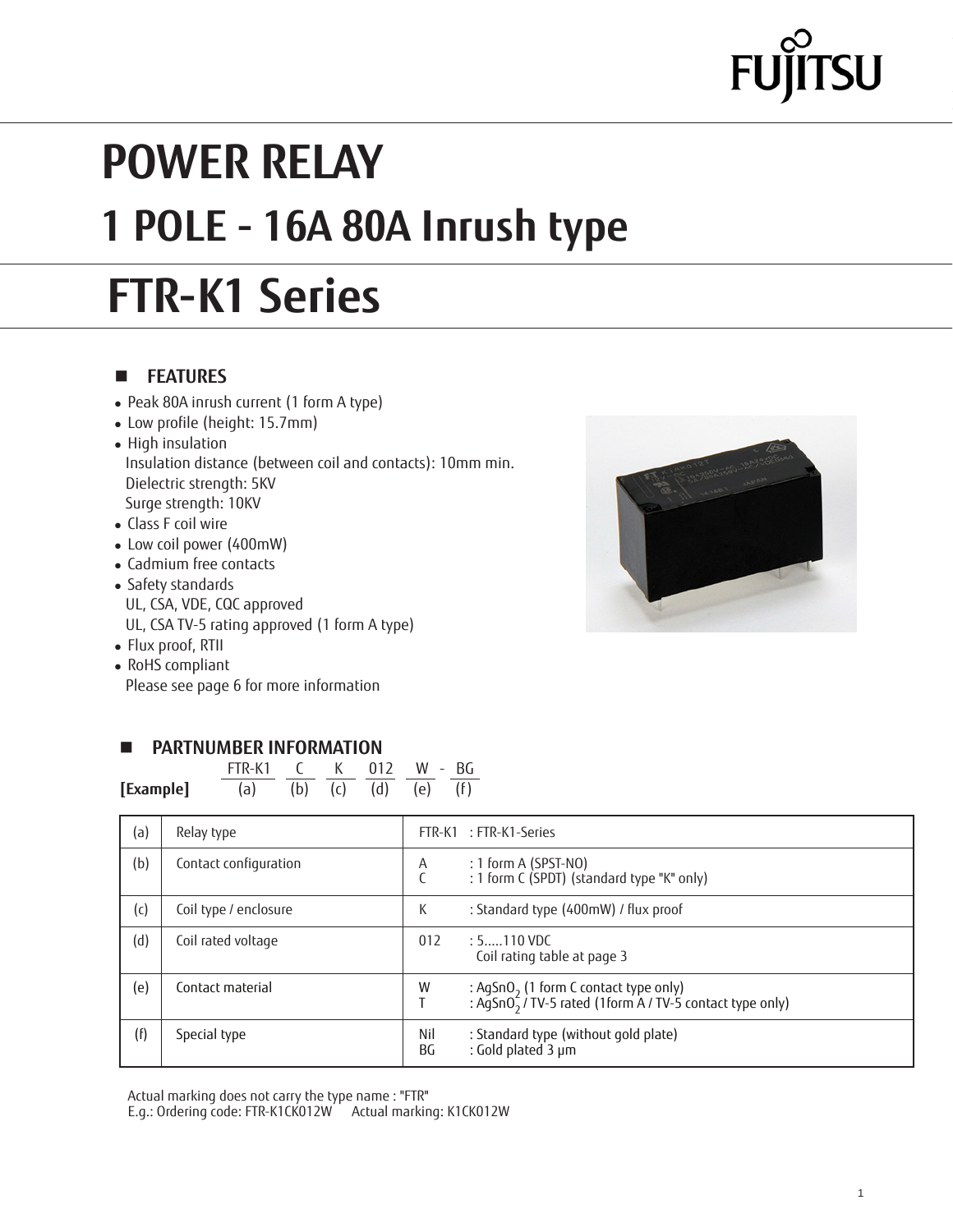## **FTR-K1 SERIES FTR-K1 SERIES**

### **N** SPECIFICATION

| Item               |                                    |                     | FTR-K1 AK () T<br>Standard                           | FTR-K1 CK () W<br>Standard                                         |  |
|--------------------|------------------------------------|---------------------|------------------------------------------------------|--------------------------------------------------------------------|--|
| Contact Data       | Configuration                      |                     | 1 form A                                             | 1 form C                                                           |  |
|                    | Construction                       |                     | Single                                               |                                                                    |  |
|                    | Material                           |                     | AgSnO <sub>2</sub>                                   |                                                                    |  |
|                    | Resistance (initial)               |                     | Max. 100mΩ at 1A, 6VDC                               |                                                                    |  |
|                    | Contact rating (resistive)         |                     | 16A, 250VAC / 24VDC                                  |                                                                    |  |
|                    | Max. carrying current *1           |                     | 20A                                                  |                                                                    |  |
|                    | Max. inrush current                |                     | 80A (20ms) 250VAC (only make contact)                |                                                                    |  |
|                    | Max. switching voltage             |                     | 440VAC / 300VDC                                      |                                                                    |  |
|                    | Max. switching power               |                     | 4,000VA / 384W                                       |                                                                    |  |
|                    | Min. switching load *2             |                     | 100mA, 5VDC                                          |                                                                    |  |
| Life               | Mechanical                         |                     | Min. 20 x 10 <sup>6</sup> operations                 |                                                                    |  |
|                    |                                    | AC contact rating   | Min. $100 \times 10^3$<br>operations                 | Min. 50 $\times$ 10 <sup>3</sup> operations                        |  |
|                    | Electrical                         | DC contact rating   | Min. 100 x 10 <sup>3</sup><br>operations             | Min. $30 \times 10^3$ operations                                   |  |
|                    |                                    | Peak Inrush (80A)   | Min. $10 \times 10^3$ operations (only make contact) |                                                                    |  |
|                    |                                    | Lamp load (UL TV-5) | Min. 25 $\times$ 10 <sup>3</sup> operations          | Min. 25 $\times$ 10 <sup>3</sup> operations<br>(only make contact) |  |
| Coil Data          | Rated power (20 °C)                |                     | 400mW (430mW at 48V coil)                            |                                                                    |  |
|                    | Operate power (20 °C)              |                     | 196mW (210mW at 48V coil)                            |                                                                    |  |
|                    | Operating temperature range        |                     | -40 °C to +85 °C (no frost)                          |                                                                    |  |
| <b>Timing Data</b> | Operate (at nominal voltage)       |                     | Max. 15ms (without bounce)                           |                                                                    |  |
|                    | Release (at nominal voltage)       |                     | Max. 5ms (without bounce, no diode)                  |                                                                    |  |
| Insulation         | Resistance (initial)               |                     | Min. 1,000MΩ at 500VDC                               |                                                                    |  |
|                    | Dielectric strength                | Open contacts       | 1,000VAC (50/60Hz) 1min                              |                                                                    |  |
|                    |                                    | Contacts to coil    | 5,000VAC (50/60Hz) 1min                              |                                                                    |  |
|                    | Coil to contacts<br>Surge strength |                     | 10,000V / 1.2 x 50µs standard wave                   |                                                                    |  |
|                    | Clearance                          |                     | 10 <sub>mm</sub>                                     |                                                                    |  |
|                    | Creepage                           |                     | 10 <sub>mm</sub>                                     |                                                                    |  |
|                    | EN61810-1, VDE0435                 | Voltage             | 250V                                                 |                                                                    |  |
|                    |                                    | Pollution degree    | 3                                                    |                                                                    |  |
|                    |                                    | Material group      | III a                                                |                                                                    |  |
|                    |                                    | Category            | C / 250V (Reference voltage) (VDE0110b)              |                                                                    |  |
| <b>Other</b>       | Vibration resistance               | Misoperation≥1us    | 10 to 55Hz double amplitude 0.7mm                    |                                                                    |  |
|                    |                                    | Endurance           | 10 to 55Hz double amplitude 1.5mm                    |                                                                    |  |
|                    | Shock                              | Misoperation≥1us    | $100m/s2$ (11 ± 1ms)                                 |                                                                    |  |
|                    | Endurance                          |                     | $1,000$ m/s <sup>2</sup> (6 ± 1ms)                   |                                                                    |  |
|                    | Weight                             |                     |                                                      | Approximately 13g                                                  |  |
|                    | Sealing                            |                     | Flux proof, RTII                                     |                                                                    |  |

\* 1: Need to consider the heat from PCB when max. current is more than 10A.

\* 2: Minimum switching loads mentioned above are reference values. Please perform the confirmation test with actual load before production since reference values may vary according to switching frequencies, environmental conditions and expected reliability levels.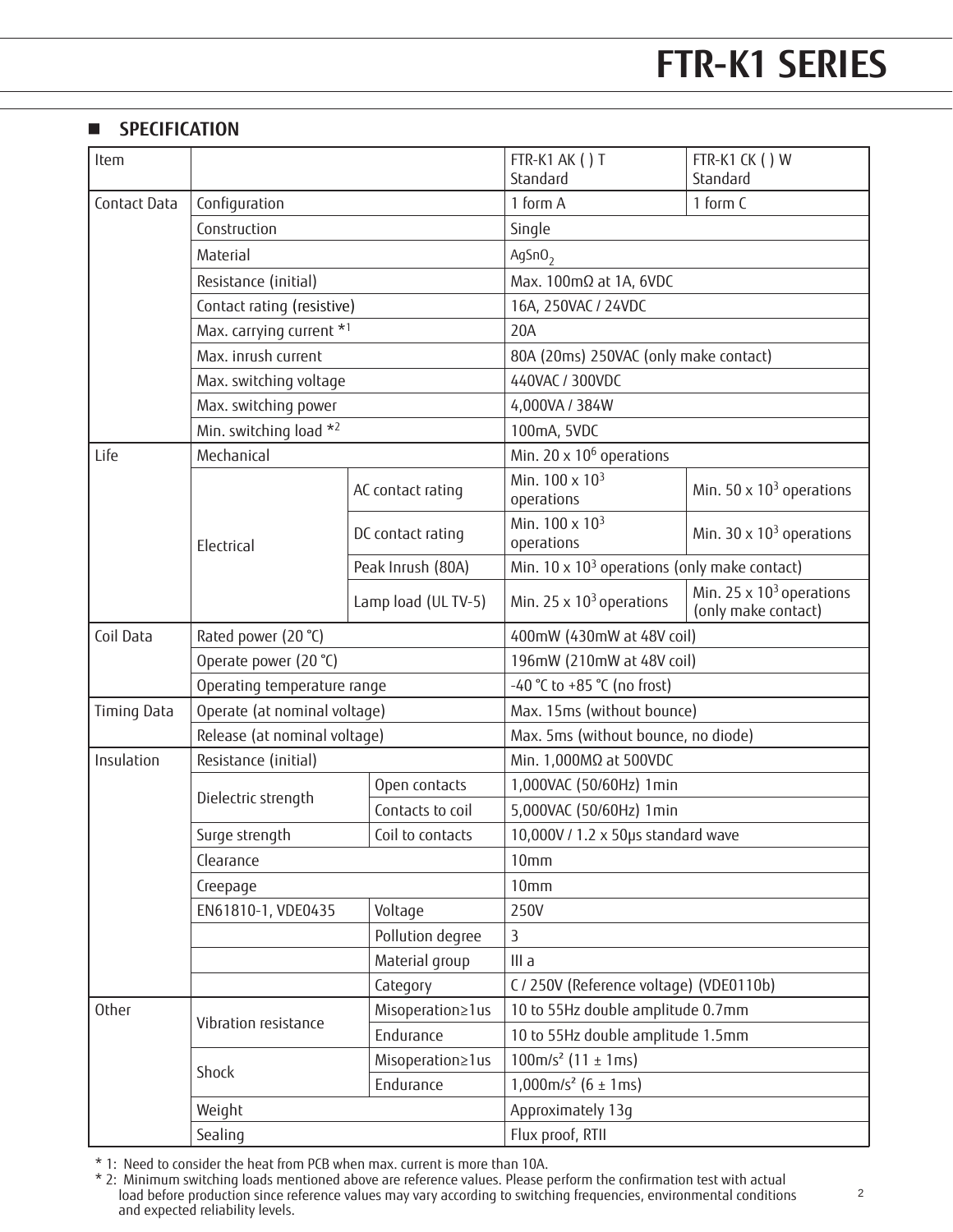### **n COIL RATING**

| Coil<br>Code | Rated Coil<br>Voltage<br>(VDC) | Coil Resistance<br>$+/- 10\%$ (Ohm) | Must Operate<br>Voltage<br>(VDC) $*$ | Must Release-<br>Voltage<br>(VDC) $*$ | Rated Power<br>(mW) |
|--------------|--------------------------------|-------------------------------------|--------------------------------------|---------------------------------------|---------------------|
| 005          | 5                              | 62                                  | 3.5                                  | 0.5                                   |                     |
| 006          | 6                              | 90                                  | 4.2                                  | 0.6                                   |                     |
| 009          | 9                              | 202                                 | 6.3                                  | 0.9                                   |                     |
| 012          | 12                             | 360                                 | 8.4                                  | 1.2                                   | 400                 |
| 018          | 18                             | 810                                 | 12.6                                 | 1.8                                   |                     |
| 022          | 22                             | 1,210                               | 15.4                                 | 2.2                                   |                     |
| 024          | 24                             | 1,440                               | 16.8                                 | 2.4                                   |                     |
| 028          | 28                             | 1,960                               | 19.6                                 | 2.8                                   |                     |
| 048          | 48                             | 5,360                               | 33.6                                 | 4.8                                   | 430                 |
| 060          | 60                             | 8,570                               | 42.0                                 | 6.0                                   |                     |
| 110          | 110                            | 28,800                              | 77.0                                 | 11.0                                  | 420                 |

Note: All values in the table are valid for 20°C and zero contact current.

\* Specified operate values are valid for pulse wave voltage.

### n **SAFETY STANDARDS**

| <b>Type</b> | Compliance                                                                                                                                       | Contact rating                                                                                                                                                                          |                                                                                                                                                                                            |
|-------------|--------------------------------------------------------------------------------------------------------------------------------------------------|-----------------------------------------------------------------------------------------------------------------------------------------------------------------------------------------|--------------------------------------------------------------------------------------------------------------------------------------------------------------------------------------------|
|             |                                                                                                                                                  | 1a                                                                                                                                                                                      | 1 <sub>c</sub>                                                                                                                                                                             |
| UL          | <b>UL 508</b>                                                                                                                                    | Flammability: UL 94-V0 (plastics)                                                                                                                                                       |                                                                                                                                                                                            |
|             | E63614                                                                                                                                           | FTR-K1AK () T (-BG)<br>16A, 24VDC (resistive)<br>16A, 277VAC (resistive)<br>20A, 277VAC (resistive)<br>1 hp, 277VAC<br>1/2 hp, 125VAC<br>TV-5, 120VAC 25,000 cycles<br>Pilot duty: A300 | FTR-K1CK () W (-BG)<br>16A, 277VAC/24VDC (resistive)<br>20A, 277VAC (resistive)                                                                                                            |
| <b>CSA</b>  | C <sub>22</sub> .2 No. 14<br>LR 40304                                                                                                            |                                                                                                                                                                                         | 1 hp 277VAC<br>1/2 hp, 125VAC<br>1/8 hp, 125VAC<br>TV-5, 250VAC, 25,000 cycles<br>(only make contact)<br>Pilot duty: B300                                                                  |
|             |                                                                                                                                                  |                                                                                                                                                                                         | FTR-K1CK () W (-BG)<br>16A, 277VAC/24VDC (resistive)<br>20A, 277VAC (resistive)<br>1 hp 277VAC<br>1/2 hp, 125VAC<br>1/8 hp, 125VAC<br>TV-5, 120VAC (only make contact)<br>Pilot duty: B300 |
| <b>VDE</b>  | IEC/EN61810-1<br>EN60065<br>EN60335-1 clause 15.3; 16.3;<br>29.1; 29.2; 29.3<br>EN60730 clause 12.2; 13.2;<br>20.1; 20.2; 20.3, 17.5; 17.7; 17.8 | FTR-K1AK () T (-BG)<br>16A, 250VAC (cosφ=1), 85°C<br>3.5A, 250VAC (cosφ=0.4), 85°C<br>16A, 24VDC (0ms), 85°C<br>5A/80A, 250VAC 10,000 times,<br>$85^{\circ}$ C                          | FTR-K1CK () W (-BG)<br>16A, 250VAC (cosφ=1), 85°C<br>3.5A, 250VAC (cosφ=0.4), 85°C<br>16A, 24VDC (0ms), 85°C                                                                               |
| CQC         | GB/T21711.1<br>GB15092<br>12002083788                                                                                                            | FTR-K1AK () T<br>12A, 240VAC<br>72LRA/12FLA 240VAC                                                                                                                                      | FTR-K1CK () W<br>16A, 250VAC                                                                                                                                                               |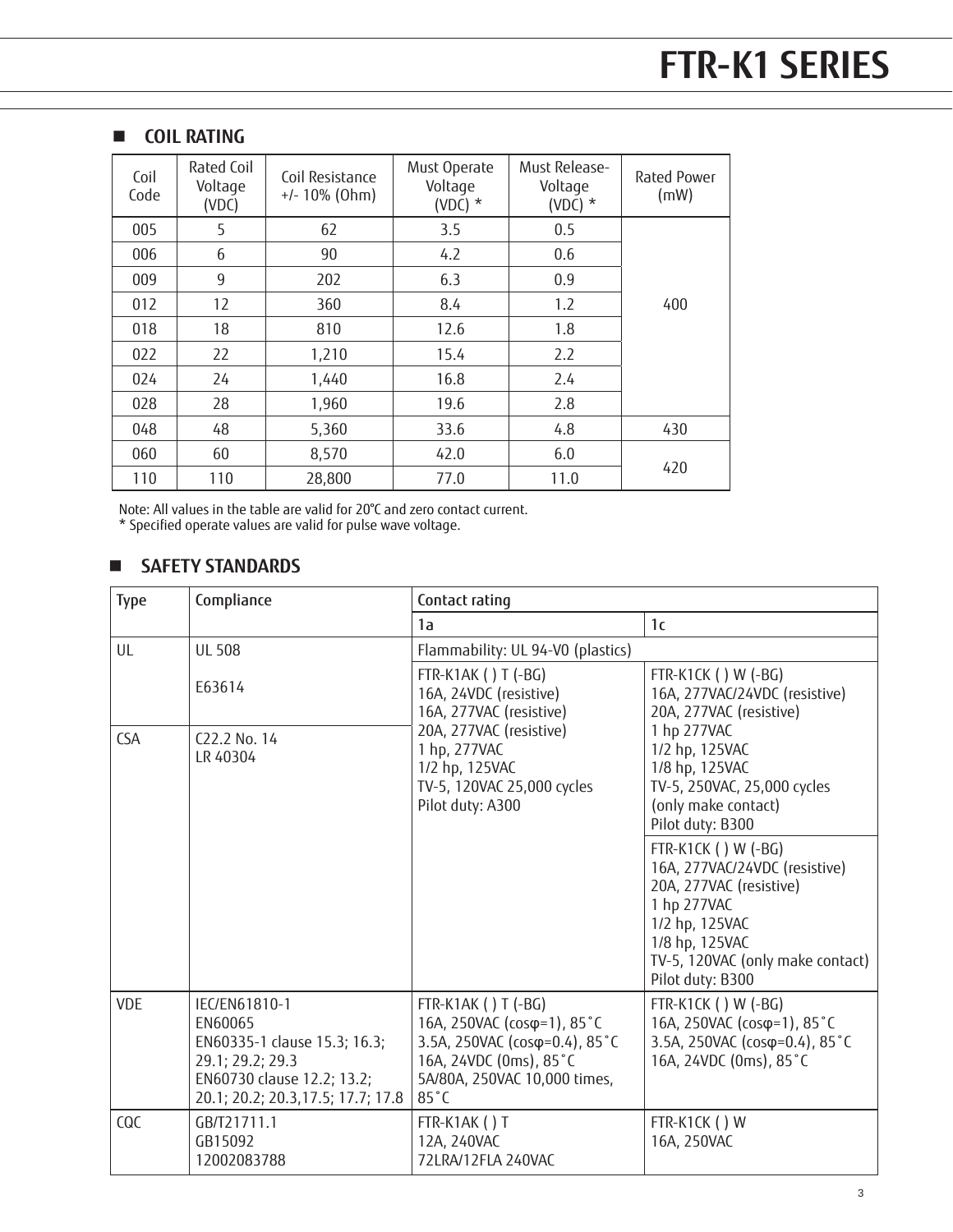## **FTR-F4 SERIES FTR-K1 SERIES FTR-K1 SERIES**

### **N CHARACTERISTIC DATA**















### Distribution of operate/release voltage

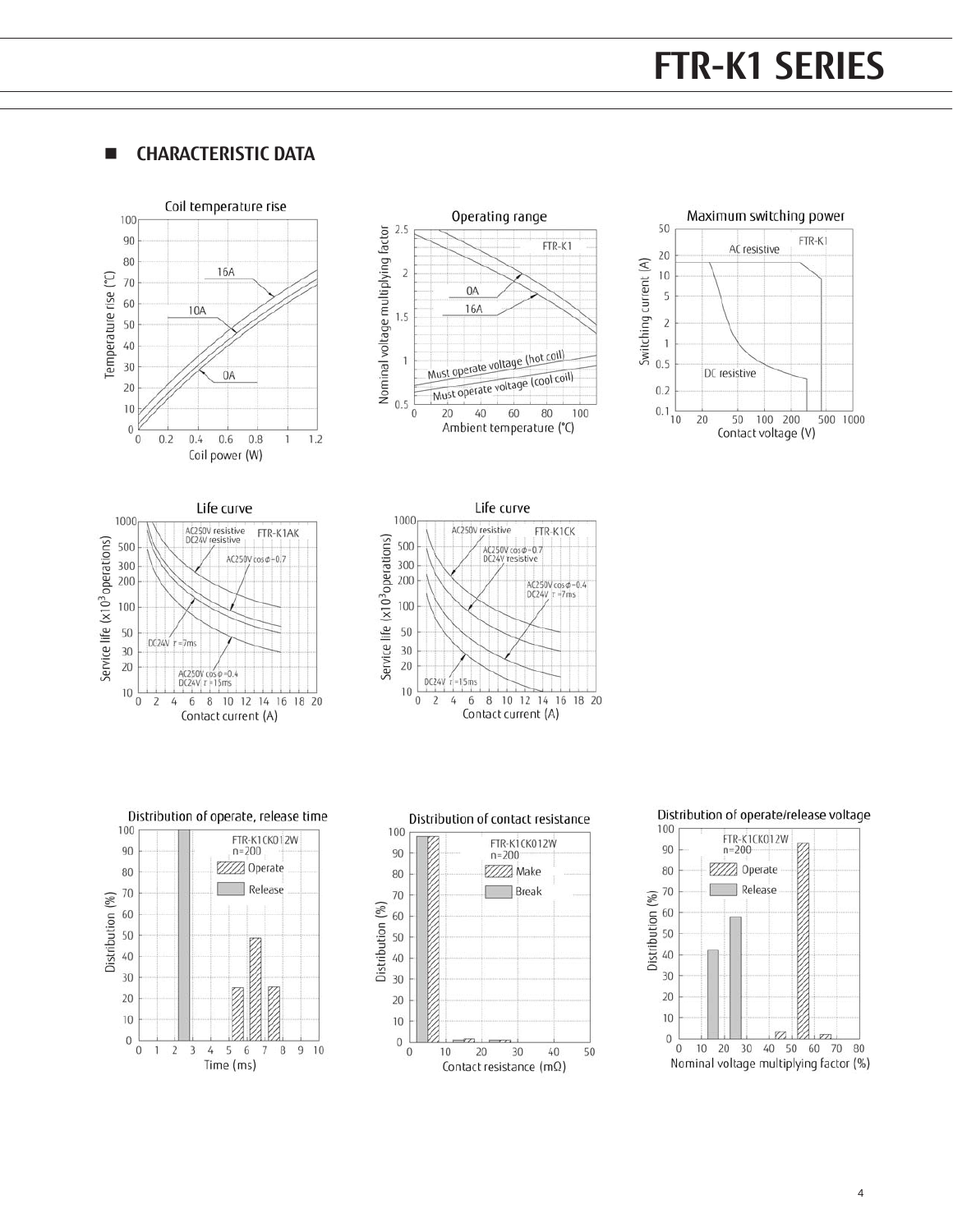## **FTR-K1 SERIES FTR-F4 SERIES FTR-K1 SERIES**

### **n DIMENSIONS**

FTR-K1AK( )T





### l **Schematics**



Connect terminal #1 and #8 on the PCB board

**•** Dimensions **and Schematics •** Schematics **•** PC board mounting  **hole layout** (BOTTOM VIEW)



FTR-K1CK( )W



l **Schematics**



Connect terminal #1 and #8 on the PCB board

**•** Dimensions **and Schematics •** Schematics **•** PC board mounting  **hole layout** (BOTTOM VIEW)



Unit: mm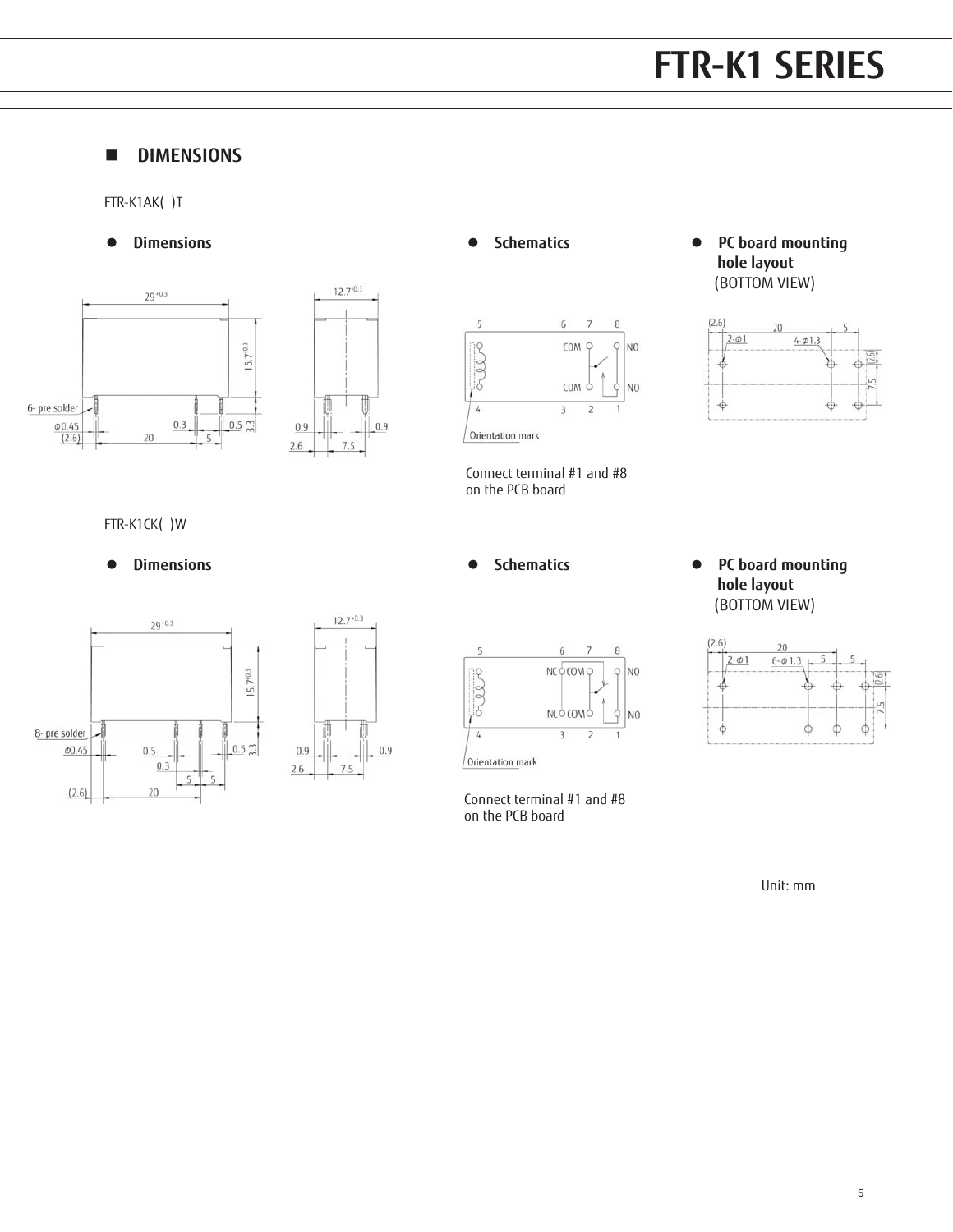### **RoHS Compliance and Lead Free Information**

### **1. General Information**

- All relays produced by Fujitsu Components are compliant with RoHS directive 2011/65/EU including amendments.
- Cadmium as used in electrical contacts is exempted from the RoHS directives. As per Annex III of directive 2011/65/EU.
- All relays are lead-free. Please refer to Lead-Free Status Info for older date codes at: http://www.fujitsu.com/downloads/MICRO/fcai/relays/lead-free-letter.pdf
- Lead free solder plating on relay terminals is Sn-3.0Ag-0.5Cu, unless otherwise specified. This material has been verified to be compatible with PbSn assembly process.

### **2. Recommended Lead Free Solder Condition**

• Recommended solder Sn-3.0Ag-0.5Cu.

### **Flow Solder Condition:**

| Pre-heating:                            | maximum 120°C           |  |
|-----------------------------------------|-------------------------|--|
|                                         | within 90 sec.          |  |
| Soldering:                              | dip within 5 sec. at    |  |
|                                         | 255°C ± 5°C solder bath |  |
| Relay must be cooled by air immediately |                         |  |
| after soldering                         |                         |  |

### **Solder by Soldering Iron:**

| Soldering Iron | 30-60W            |
|----------------|-------------------|
| Temperature:   | maximum 350-360°C |
| Duration:      | maximum 3 sec.    |

### **We highly recommend that you confirm your actual solder conditions**

### **3. Moisture Sensitivity**

• Moisture Sensitivity Level standard is not applicable to electromechanical relays, unless otherwise indicated.

### **4. Tin Whiskers**

• Dipped SnAgCu solder is known as presenting a low risk to tin whisker development. No considerable length whisker was found by our in house test.